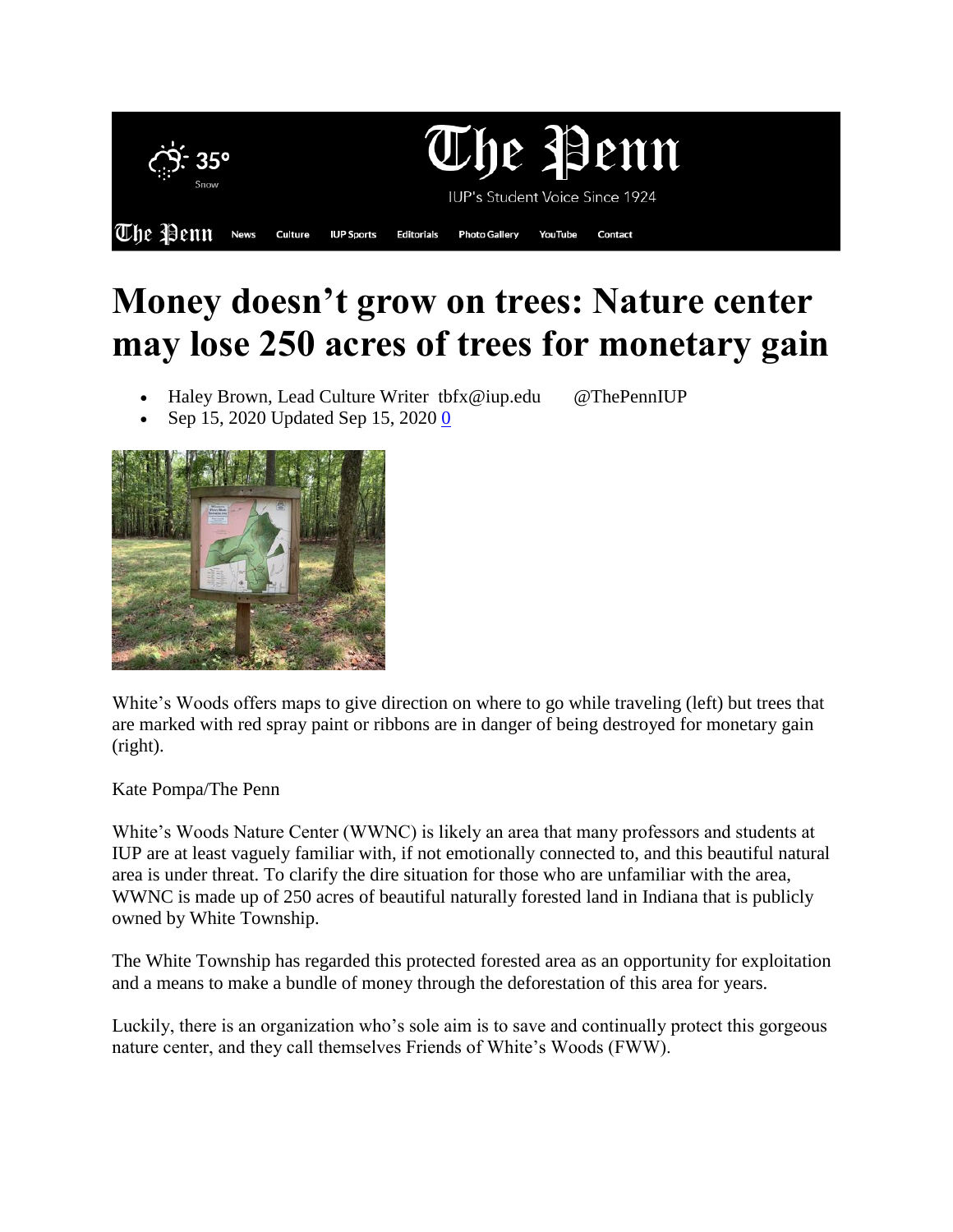This non-profit citizen's organization formed 25 years ago in 1995 in response to White Township's plans to deforest the area and turn the 250 acres of naturally growing trees into timber to make a profit.

Part of the mission of FWW is to preserve the nature center and allow the forest to achieve natural succession into a mature hardwood forest without disruption. This is important for many aspects of the environment which includes: the maintenance of the water quality of the surrounding areas through the prevention of erosion caused by deforestation and plant removal, to conserve the natural species of plants and animals alike that thrive in the nature center that prefer mature hardwood forests as their habitat range, and to maintain the carbon-filtering ability of the trees and plants there among many other environmental conditions of great importance.

FWW also aims to educate the public about how valuable all nature centers are to the environment as a whole and want to further educate the community about White's Woods specifically. This requires the identification of the role that White's Woods plays in the natural environment and the positive effect the area has on the community's quality of life.

At a recent meeting of the White Township supervisors, the organization's board of directors were asked what FWW has done to help White's Woods?

They responded with the fact they believe their organization's most important accomplishment is that 250 acres of trees are now 25 years older than they ever could have been if the 1995 deforestation plan had been implemented by White Township supervisors.

"This is Indiana's park, purchased with project 70 funds in the 1960's specifically for the purpose of conservation, recreation and historical preservation," Sara King, president of the FWW said. "No other area forests were acquired in this way nor bordering directly on the borough.

"The White Township supervisors regard the park as a 'cash cow,' i.e. a timber farm, which directly violates the purposes of the land. This is their third attempt to timber (1995, 2007-08, and 2020)."

So far, FWW has succeeded in blocking their attempts.

They have taken many steps to ensure the protection of this land. Some of these accomplishments include spreading mulch on the forest's trails, cutting wild invasive grape vines, planting native trees and wild flowers, with the approval of White Township, routinely cleaning up litter to maintain the nature park's condition, repairing the bridge that needed attention, and reporting negative activities to the proper authorities, which includes the use of motorized vehicles within the nature center, campfires, partying and illegal dumping.

They have also been involved in a project to compile a set of steps in the nature center, taken surveys from used of WWNC and promoted the respectful use of the nature center by the community. They have keep the public informed by distributing yard signs and newsletters with up-to-date information, organized group woods walks and even began a "Story Walk" project.